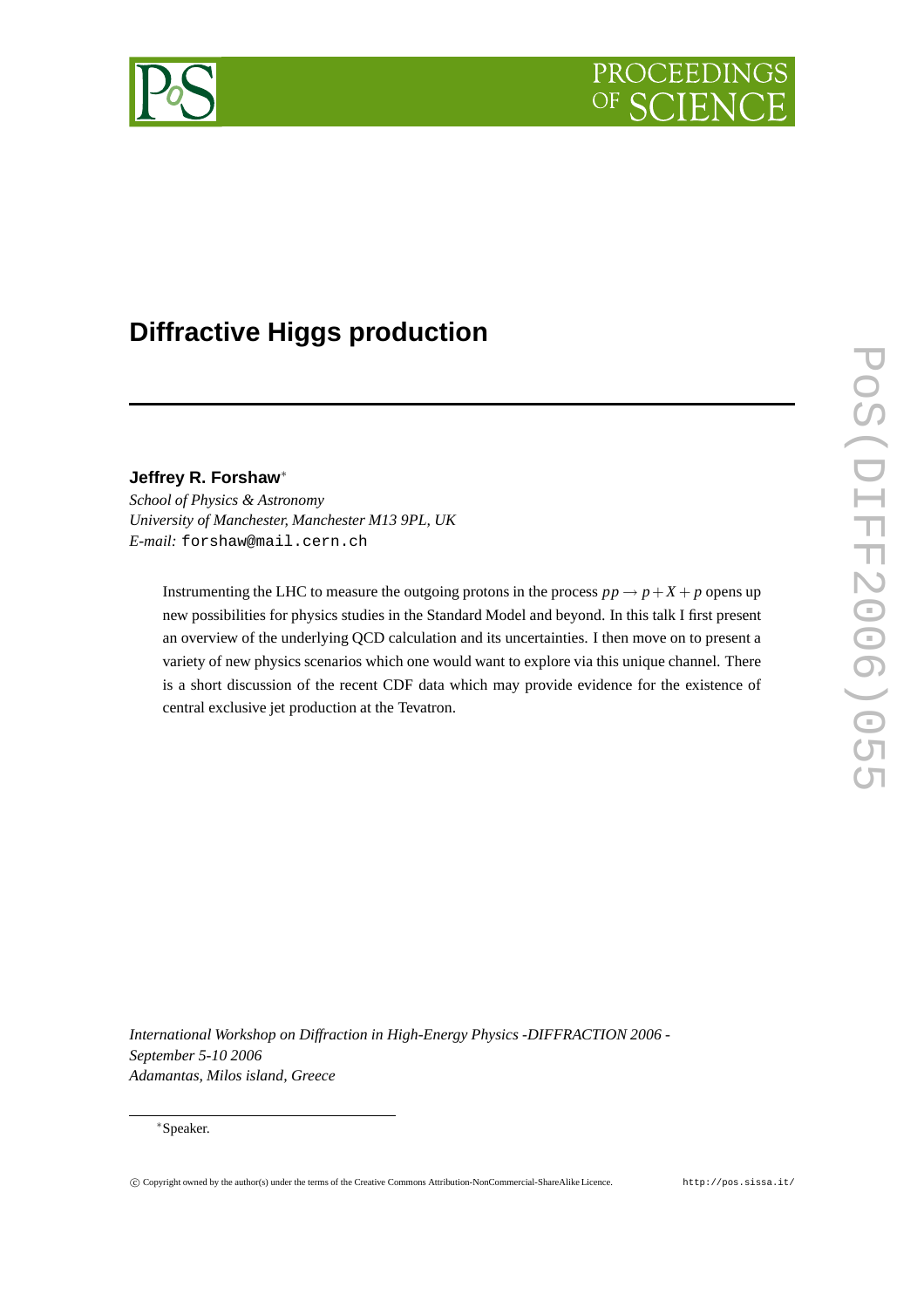# **1. Introduction**

The central exclusive production (CEP) of a system *X* in the reaction  $pp \rightarrow p + X + p$  is of growing theoretical [1] and experimental interest [2, 3, 4]. There is a real possibility to install low angle proton detectors at the LHC in order to measure the final state protons and hence the invariant mass of the central system *X*. It is hoped that this mass  $M_X$  may be measured to a precision approaching 1 GeV. Most interesting is to exploit this channel in order to detect processes which may be very difficult or even impossible to measure using more conventional channels. In the following sections I will discuss a sample of potentially interesting scenarios in which the system *X* could be a single Higgs boson (Standard Model or supersymmetric) or a pair of gluinos.



**Figure 1:** Central exclusive production of a system *X*. The dotted line illustrates the factorization of the production of *X* from the gluon luminosity.

Apart from the challenges related to building and installing low angle proton detectors in the LHC, the theorists are charged with developing the requisite theory. For a recent and more detailed review than is provided here see [1]. The cross-section factorises into a hard scattering part which represents the gluon fusion sub-process  $gg \to X$ ,  $d\hat{\sigma}(y, \hat{s})$ , and an effective gluon luminosity,  $d\mathcal{L}(\hat{s}, y)/(dy d\hat{s})$ , as illustrated in Fig.1. As a result, we can write the cross-section for producing any central system  $X$  at rapidity  $y$  and invariant mass  $\hat{s}$  as

$$
\frac{d\sigma}{dyd\hat{s}} = \frac{d\mathcal{L}(\hat{s}, y)}{dyd\hat{s}} d\hat{\sigma}(y, \hat{s}).
$$
\n(1.1)

where

$$
\hat{s}\frac{d\mathcal{L}(\hat{s},y)}{dyd\hat{s}} = \left[\frac{\pi}{8b} \int \frac{dQ^2}{Q^4} f(x_1, Q, M) f(x_2, Q, M)\right]^2 \tag{1.2}
$$

and

$$
f(x,Q,M) = R_g Q^2 \frac{\partial}{\partial Q^2} \left( \sqrt{T(Q,M)} x g(x,Q^2) \right)
$$
 (1.3)

with the Sudakov factor

$$
T(Q,M) = \exp\left(-\int_{Q_T^2}^{M^2/4} \frac{dp_T^2}{p_T^2} \frac{\alpha_s(p_T^2)}{2\pi} \int_0^{(1+2p_T/M)^{-1}} dz \left[zP_{gg}(z) + \sum_q P_{qg}(z)\right]\right) \,. \tag{1.4}
$$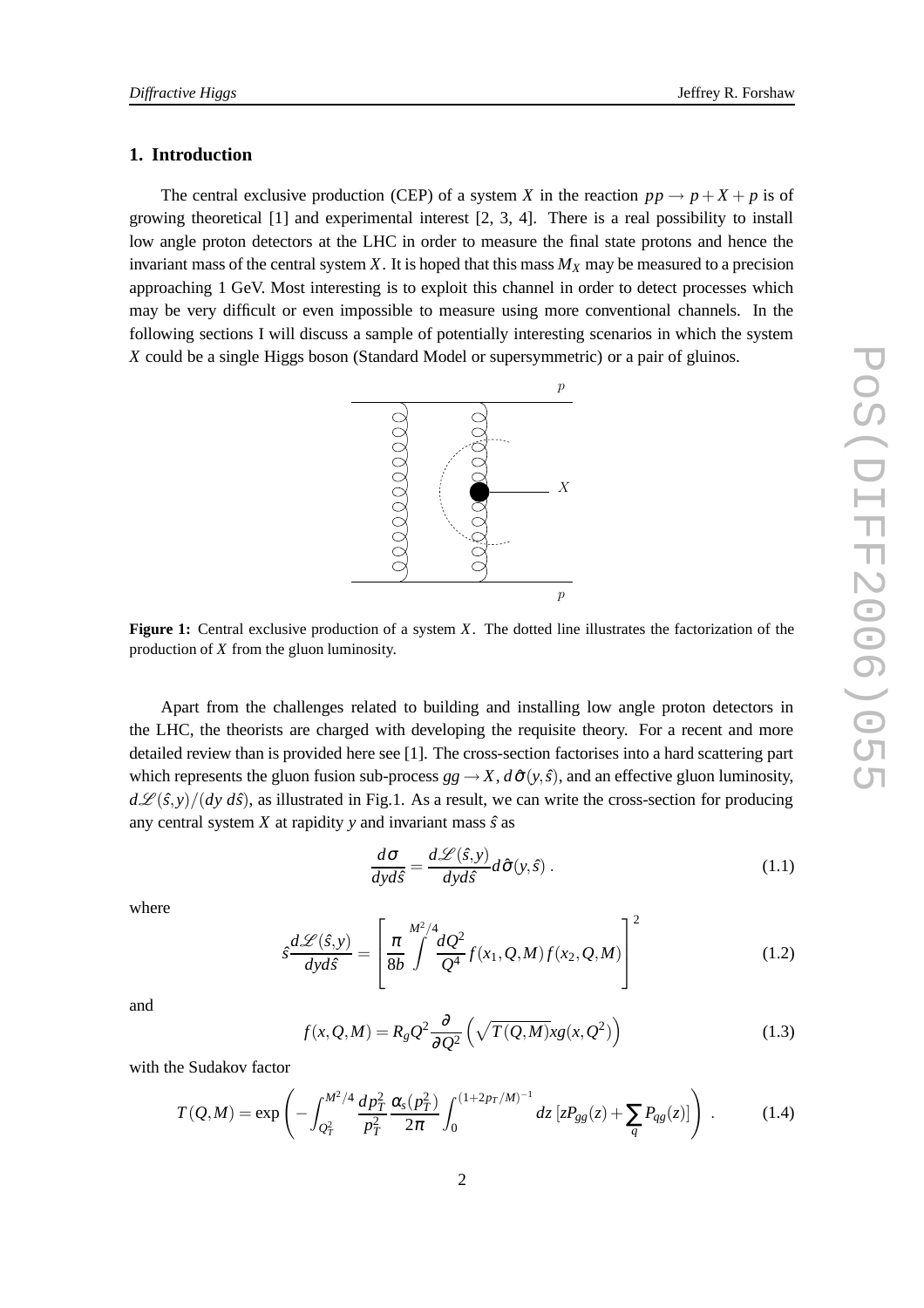In this expression we have assumed a dependence on the  $p_T$  of the scattered proton of  $\exp(-bp_T^2)$ and  $g(x, Q^2)$  is the gluon distribution function of the proton.  $R_g$  is a parameter which corrects for the fact that we really need an off-diagonal gluon distribution. For SM Higgs production at the LHC one expects  $R_g \approx 1.2$  [5]. Formally the *Q* integral needs to be cut-off in order to avoid the pole in the running coupling. In practice the integral is peaked well above  $\Lambda_{\text{OCD}}$ , as illustrated in Fig.2, and so the final results are insensitive to the value of the infra-red cutoff. In the limit that the scattered protons leave at zero angle it is noteworthy that the fusing gluons have equal helicities and hence the central system is predominantly produced with  $J_z = 0$  and even parity. This selection rule is advantageous in suppressing background and it can be used to learn about the CP structure of *X*. The principal theoretical uncertainty resides in the calculation of the luminosity function.



**Figure 2:** The integrand of the *Q* integral for the production of a 100 GeV SM Higgs boson.

Except for the so-called "gap survival" factor (of which more a little later), Fig.2 shows that the calculation can be performed using perturbation theory (the plot is for a 100 GeV SM Higgs). The mass of the central system squeezes the dynamics to short distances, although not to distances  $\sim 1/M_X$  since the screening gluon (the passive gluon in Fig.1) has the effect of pushing the physics into the infra-red. The infra-red physics would win if it were not for the fact that we must also insist that there be no radiation off the exchanged gluons. Including this non-emission requirement introduces the Sudakov factor  $T(Q,M)$  above. This has the effect of taming the infra-red, with the result that for a  $\sim 100 \text{ GeV}$  central system the typical virtuality flowing around the gluon loop is  $Q \sim$  2 GeV. Technically, the non-emission is accounted for by summing logarithmic terms like  $\sim (\alpha_s \ln^2(M_X^2/Q^2))^n$  to all orders *n*. In fact one must go beyond this "double log" accuracy and sum also single logarithms. In so doing one gains more than an order of magnitude enhancement in the final cross-section. In addition, one also needs knowledge of the two-gluon coupling into the proton (a "skewed parton distribution function"). Small uncertainties here are magnified in the cross-section since they appear in the fourth power. Studies indicate something like a factor two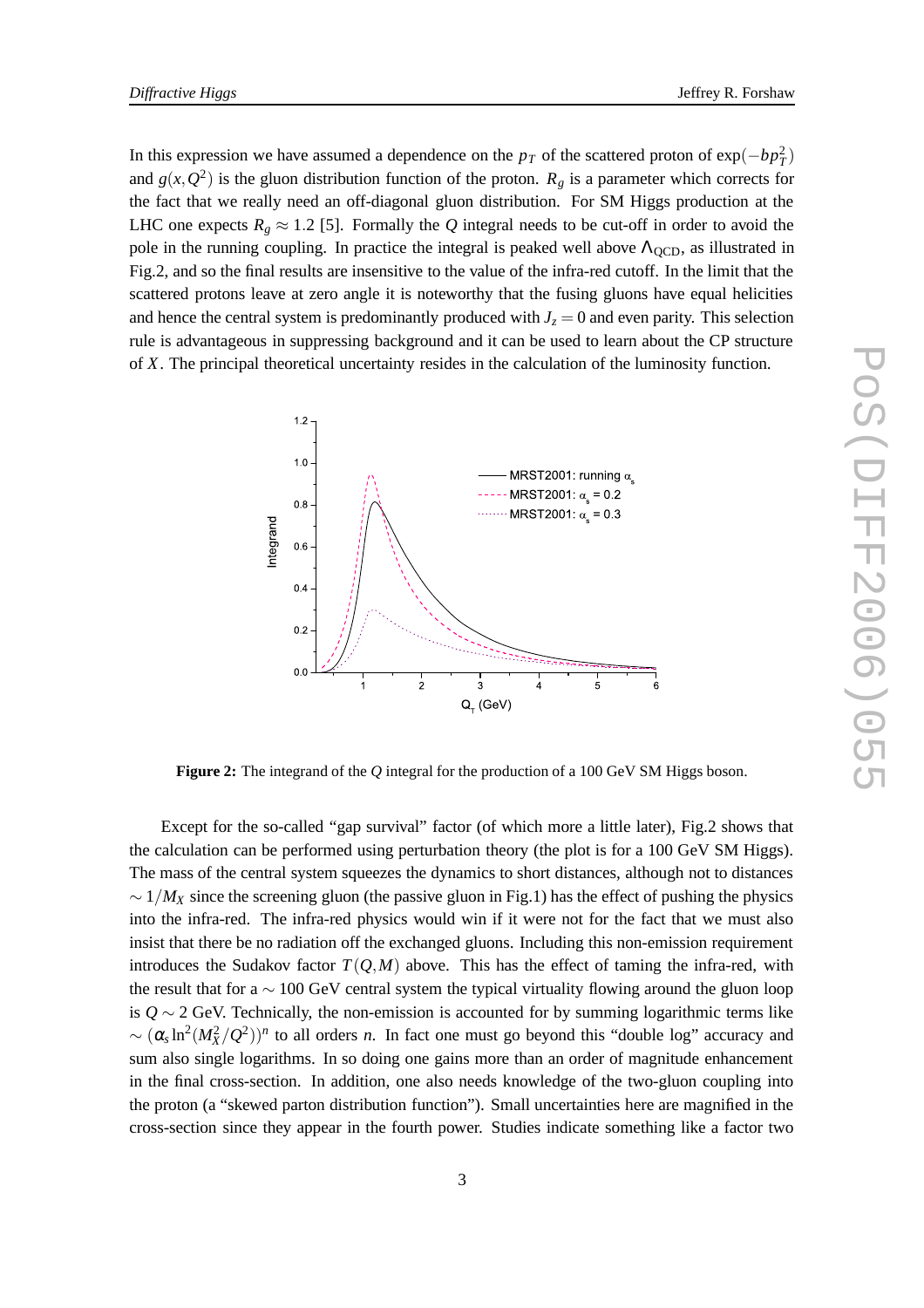

uncertainty from this source [1] although it may be more [6], see Fig.3.

**Figure 3:** The cross-section dependence on the choice of PDF for the production of a 100 GeV SM Higgs boson.

Finally, we must address "gap survival". Apart from the short distance physics we have just been discussing, there is also the chance that the external protons can undergo some soft rescattering which will produce additional particles, as illustrated in Fig.4. The probability of that not happening is presumably well approximated by assuming it to be independent of the short distance dynamics. In which case it would factorize into an overall re-scaling of the final cross-section: this re-scaling is called the "gap survival factor". Its value is not something we can compute reliably. Within a particular model one can try to use data on elastic scattering, total cross-sections and inelastic scattering in order to estimate the effects of soft re-scattering. Eikonal models are of this type and they have also met with some success in explaining the features of the soft underlying event in hadronic scattering processes [7, 8, 9]. The value of the survival factor can also be estimated by comparing the rates for diffraction at HERA with corresponding rates at the Tevatron. This has been done, in particular for diffractive dijet production [10], and the lower rate at the Tevatron is consistent with eikonal model expectations [11, 12]. Fortunately, one can try and extract the survival factor from data itself and thereby minmize the uncertainty in theoretical predictions of CEP, e.g. one could use  $pp \rightarrow p + \gamma \gamma + p$  to callibrate other CEP processes.

I have been describing the ideas which underpin the theoretical calculations pioneered by the Durham group [5]. These calculations have been faithfully implemented in the ExHuME Monte Carlo event generator [13]. There are other approaches in the literature which have also been implemented in event generators: the EDDE code implements the calculations of Ryutin & Petrov [14] whilst the DPEMC code implements the calculations of the Saclay group [15].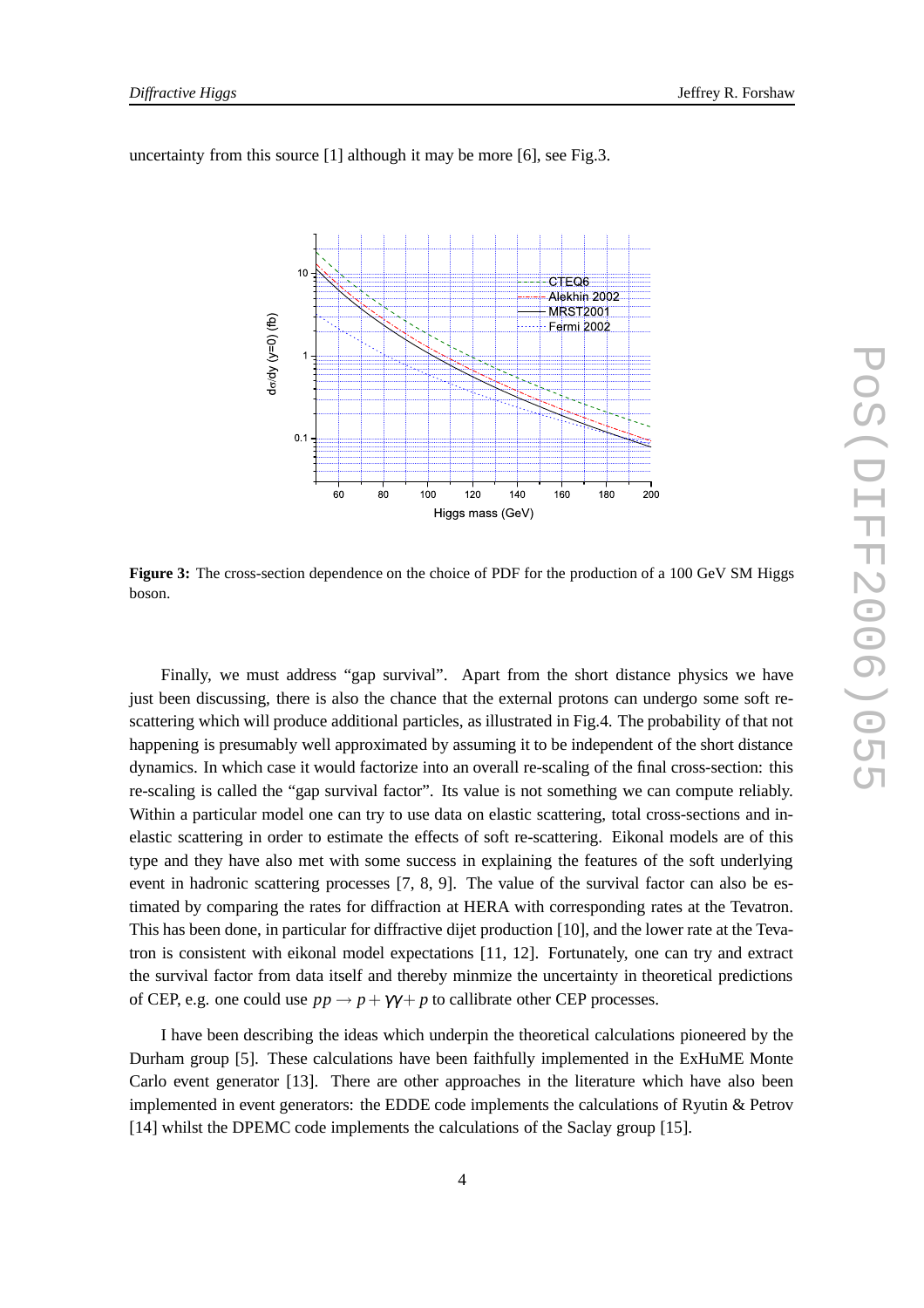

**Figure 4:** Illustration of a soft rescattering which could fill in any rapidity gap.

# **2. Higgs bosons**

Perhaps the most interesting possibility is if *X* is a single Higgs boson in which case the calculation is precisely as presented in the introduction. Of course one would hope to discover and measure the Higgs through inclusive production where the rate is much higher. Nevertheless, CEP could provide important additional information on the mass, spin and parity of the Higgs. Moreoever, if the Higgs is non-standard in some way then CEP may prove crucial in understanding its nature; as we shall shortly see.

## **2.1 Standard Model**

Remarkably, it is possible to observe the Higgs through its decay to *b*-quarks. Normally the QCD background would be prohibitive however the QCD  $b\bar{b}$  background is heavily suppressed by the spin selection rule (the rate would in fact vanish for massless quarks) and one can aim to identify a clean enough sample of  $H \rightarrow b\bar{b}$ . Studies indicate that a  $S/B > 1$  could be obtained with something like 10 signal events from 30 fb<sup>-1</sup> of data [5]. Note that if one could measure CEP when the LHC is running at high luminosity then this rate would increase very significantly. The main challenge is not the rate, it is in triggering. Proton detectors at 420m cannot easily be included in the level 1 trigger and one is thus forced to look for ways to trigger using the central detector.

One can avoid problems with the trigger by looking at the decay  $H \to WW$ . The rate becomes large enough for masses above 120 GeV even at low luminosity running and studies indicate that the backgrounds should be under control [16]. Note that for a clean enough sample, one can measure the Higgs mass on an event-by-event basis. It is therefore not necessary to collect many events before a competetive mass measurement is possible.

### **2.2 Intense coupling regime of the MSSM**

To showcase the potential virtues of CEP, one does not need to hunt for obscure regions of new physics parameter space. The intense coupling regime of the MSSM [17] is a difficult region for studies via inclusive channels since the three Higgs bosons are almost degenerate in mass and the largeness of tan  $\beta$  means that the branching ratio of the Higgs to *b*-quarks is enhanced. Providing one can trigger on the decaying Higgs, the rate for CEP of such a non-standard Higgs is greatly enhanced over the corresponding rates in the Standard Model. For example, with all three Higgses around 130 GeV one expects 125  $H^0$  and 70  $h^0$  events with a background of  $\sim$  2 events from only 30 fb−<sup>1</sup> of data [18]. Moreoever, the spin selection rule suppresses the rate for *A* <sup>0</sup> production so one can be sure to have filtered out the CP even states.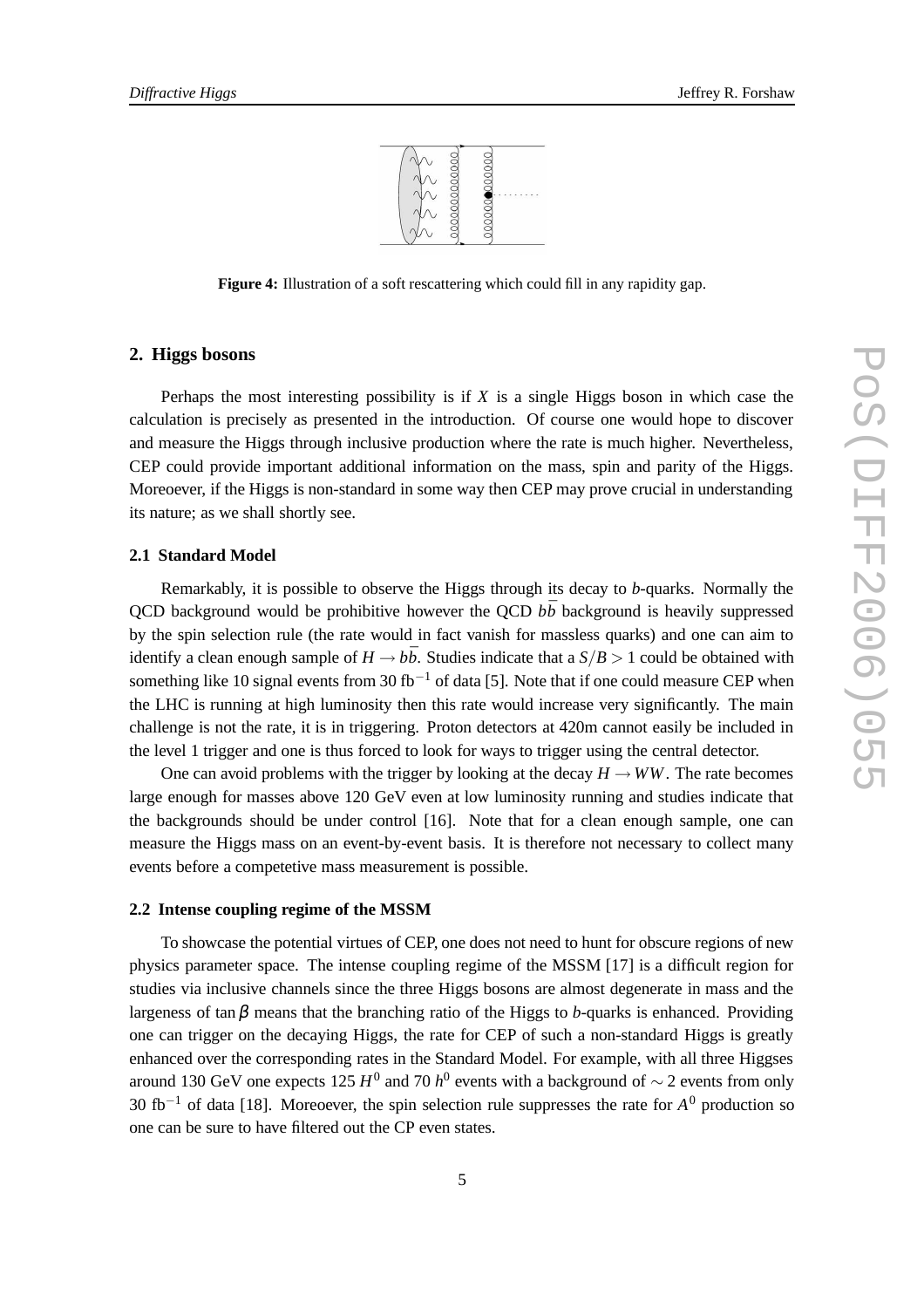#### **2.3 CP violating MSSM**

Another large tan $\beta$  scenario of interest is that which may occur in the CP violating MSSM. In this case, radiatively induced explicit CP violation mixes the three supersymmetric Higgses into states of indefinite CP [19]. Again it is common for them to be nearly degenerate in mass. In this case one can hope to unravel the Higgs sector by exploiting the excellent mass resolution of CEP in conjunction with the inherent CP even filter. The largeness of tan  $\beta$  again leads to a very significant enhancement of the rate over that for a Standard Model Higgs, so rate should not be a problem [20].

# **3. Gluinos**

As our final example, let's turn to supersymmetric gluino production in scenarios where the gluino is effectively a stable particle. Such a scenario is fashionable within the framework of "split supersymmetry" models [21]. The production rate for open gluino pair production is enhanced by a colour factor and by the fact that this is a strongly interacting process. Consequently the rate can be sufficiently large even for gluino masses as large as 350 GeV provided one can make measurements when the LHC is running at high luminosity [22]. The stable gluinos look like delayed muons in the detectors (they form R-hadrons whose mass is almost equal to the gluino mass and which interact weakly with the calorimeters) and are thus relatively easy to trigger on and detect. Moreoever, the unique signature makes it possible to suppress the backgrounds sufficiently. Of course, one would produce gluino pairs at a prolific rate in inclusive production however CEP has the crucial advantage that one is able to use CEP events to extract the gluino mass on an event-by-event basis. Studies have shown that with 300 fb<sup>-1</sup> of data one could hope to measure the gluino mass to better than 2.5 GeV precision up to masses of 350 GeV [22]. If stable gluinos do exist then the Tevatron ought to be able to discover them using Run II data if they are as light as 350 GeV. CEP would then be the perfect place to make a precision measurement of the mass.

# **4. CDF data**

In order to test our theoretical understanding it ought to be possible to search for CEP of dijet events at the Tevatron. To that end, the results presented in the talk at this workshop by Goulianos are most interesting [23]. The goal is to look for a sample of dijet events in the reaction  $pp \rightarrow p + i\dot{j} + p$  in which almost all of the invariant mass of the central system is contained in the dijets. In Fig.5 the dijet mass fraction is plotted (with a veto on any third jet), the Durham model calculation has been implemented in the ExHuME Monte Carlo [13] is shown as the shaded contribution in the figure. The dotted line shows the contribution from POMWIG, an extension to HERWIG which simulates diffractive central inclusive processes of the type  $pp \rightarrow p + j j + X + p$ [24], and there does appear to be an excess of events at large  $R_{ij}$  which can be explained by CEP. Shown in Fig.6 is the cross-section for a pair of exclusively produced jets with  $p_T > E_{Tmin}$ . Again the ExHuME Monte Carlo does a good job. Further evidence that CDF really is seeing CEP follows from the fact that they also find a suppression of charm and bottom quark jets at high  $R_{jj}$ , which is in accord with expectations from CEP (it is a result of the spin selection rule).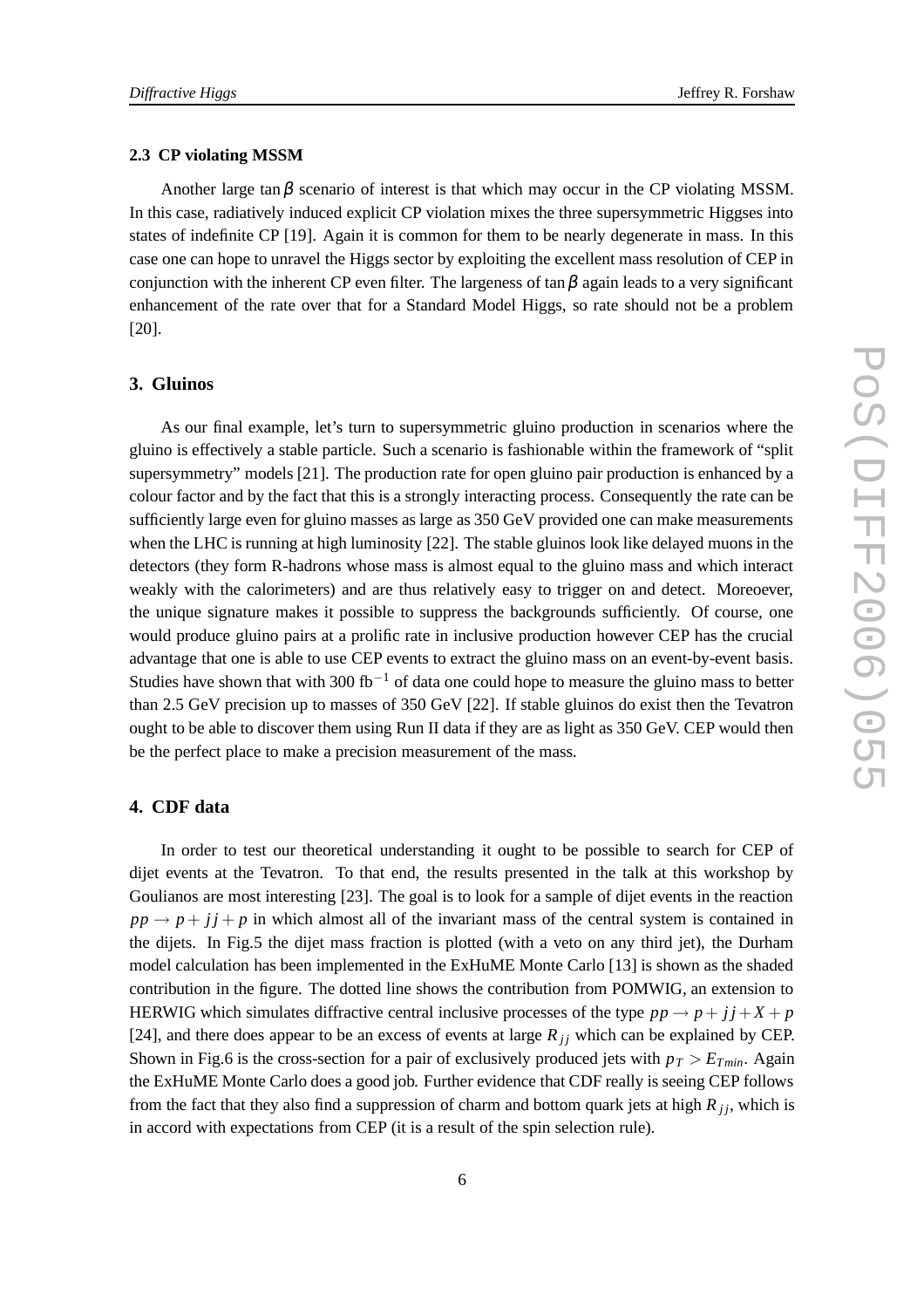

**Figure 5:** The dijet mass fraction  $R_{ji}$  measured by CDF and compared to theoretical expectations.



**Figure 6:** The *ETmin* distribution measured by CDF and compared to theoretical expectations.

# **5. Conclusions**

Central exclusive production offers the possibility explore new physics scenarios at the LHC in a way which complements the mainstream LHC programme. It is worth mentioning that there also exists a more conventional programme of physics which can be carried out using tagged protons at the LHC. For example, one can use the protons as a source of real photons and hence study γγ and γ*p* collisions of known CM energy. Certainly an exciting opportunity, occuring as it will many years before the  $\gamma\gamma$  option of a future linear collider. Theoretical calculations are challenging but can be performed using QCD perturbation theory and appear to be accurate to within a factor  $\sim$  5. Indeed, recent preliminary measurements by the CDF collaboration on central exclusive jet production do indicate the presence of exclusive dijets at a rate consistent with theoretical expecta